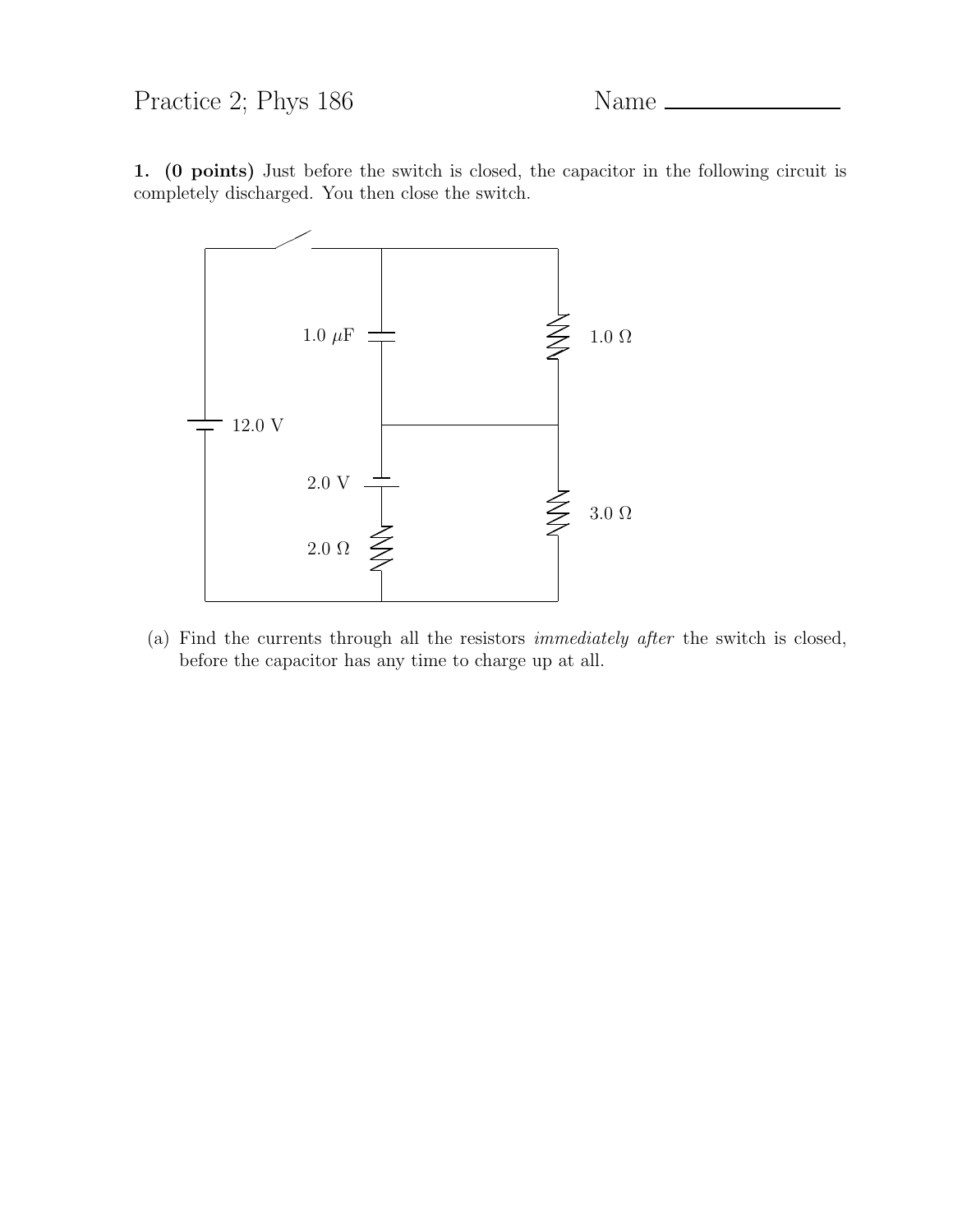(b) Find the currents through all the resistors a very long time after the switch is closed, after the capacitor has completely charged up.

(c) Sketch qualitative I vs t graphs for each of the currents. The switch closes at  $t = 0$ .  $(I_1$  is the current through the  $1\,\Omega$  resistor,  $I_2$  is the current through the  $2\,\Omega$  resistor, and  $I_3$  is the current through the  $3\Omega$  resistor.)

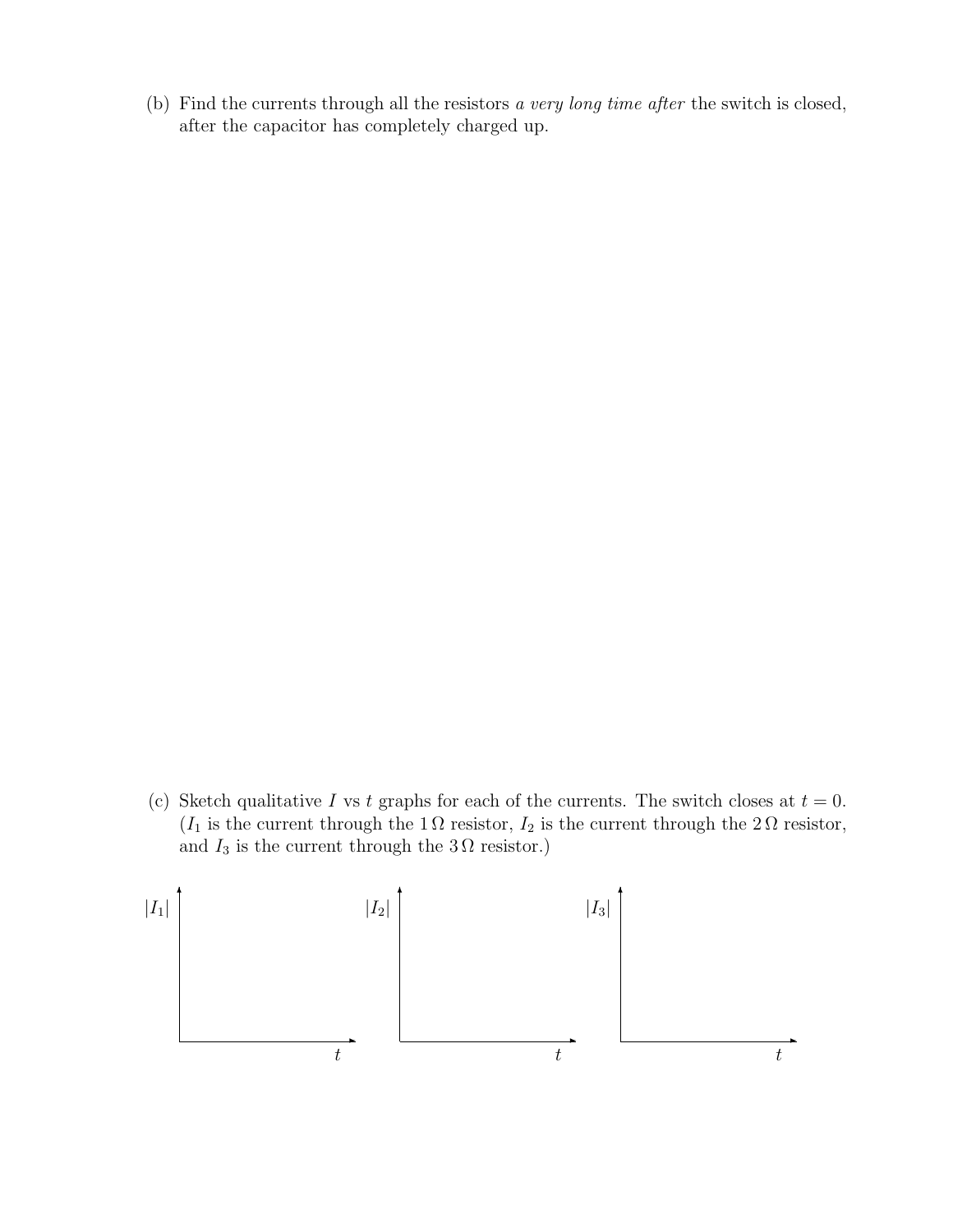2. (0 points) Let's say you did an experiment determining the charge to mass ratio of an electron,  $e/m_e$ , using only a magnetic field. You accelerate your beam of electrons, starting from rest, through an accelerating voltage  $V_a$ , and shoot them into a region with a uniform magnetic field perpendicular to their velocity. You then measure  $r$ , the radius of the arc into which the beam is bent.

(a) In the picture below, indicate the direction of the magnetic field. To the right of the picture, briefly explain your choice. The electrons come from the left; the picture shows one electron just entering the region with the magnetic field. The arc is the trajectory the electron will follow.



(b) Find an equation for  $e/m_e$  in terms of what you can measure or set in the lab:  $V_a$ , r (the radius of the arc), and B (the magnitude of the magnetic field). Hint: You may want to remind yourself about uniform circular motion from the first semester.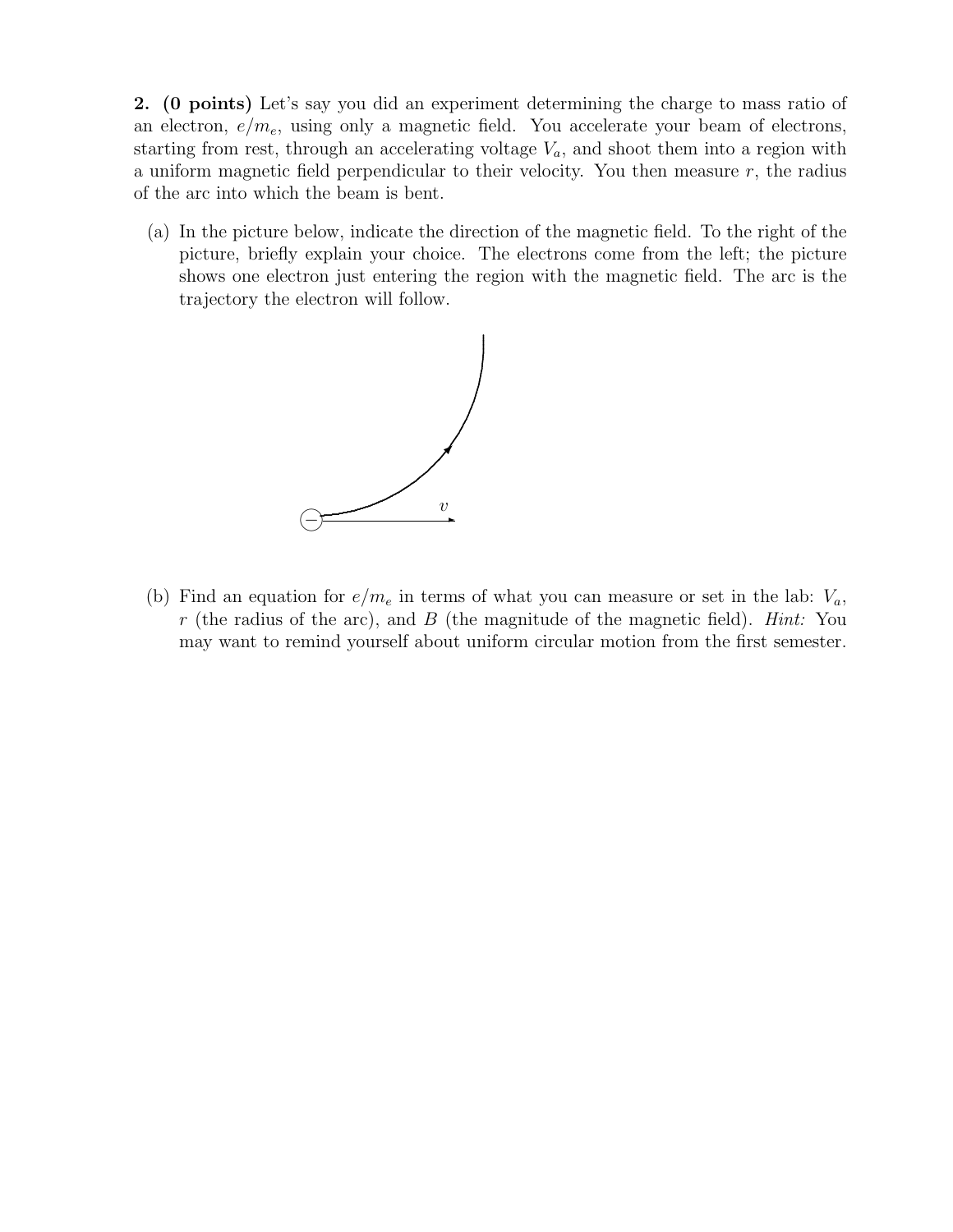3. (0 points) You have an appliance that draws a large current I when in operation. This current creates a magnetic field in the next room, which we measure to be roughly uniform with magnitude  $B = kI$ , with a constant  $k = 0.027$  T/A. In the next room, you have another appliance, which we shall model as a simple circuit with resistance 14.0  $\Omega$ , which presents an area of  $A_{\perp} = 0.13$  m<sup>2</sup> perpendicular to the magnetic field, and an area of  $A_{\parallel} = 0.049$  m<sup>2</sup> parallel to the magnetic field.

Starting from  $I = 0$ , you switch your appliance on. The current rises at a constant rate for a time interval of 0.21 s, reaching a value of 18.0 A. After this interval, the current remains constant at 18.0 A.

Hint for the following: You might need to calculate the rate of change of the magnetic field. To do so, notice that k is a constant, so that  $\frac{d}{dt}B = \frac{d}{dt}(kI) = k\frac{d}{dt}I$ .

(a) Find the current induced in the circuit in the other room just before the current is switched on.

(b) Find the current induced in the circuit in the other room during the 0.21 seconds in which the current is rising.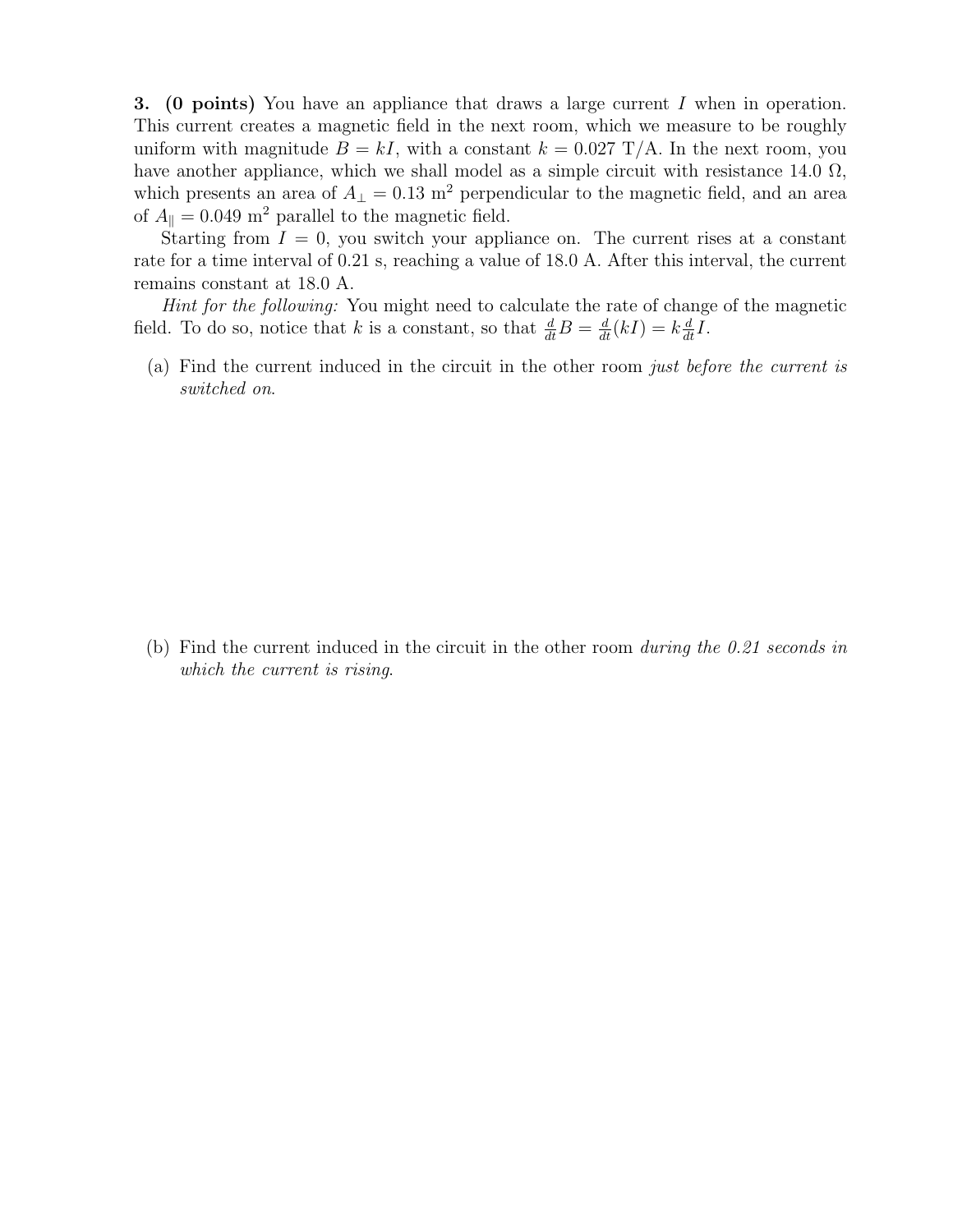(c) Find the current induced in the circuit in the other room after the current reaches its constant 18.0 A value.

(d) If your appliance worked on an AC rather than DC power supply, would you expect it to disrupt surrounding circuits differently before, during, and after you turn the power on? Explain.